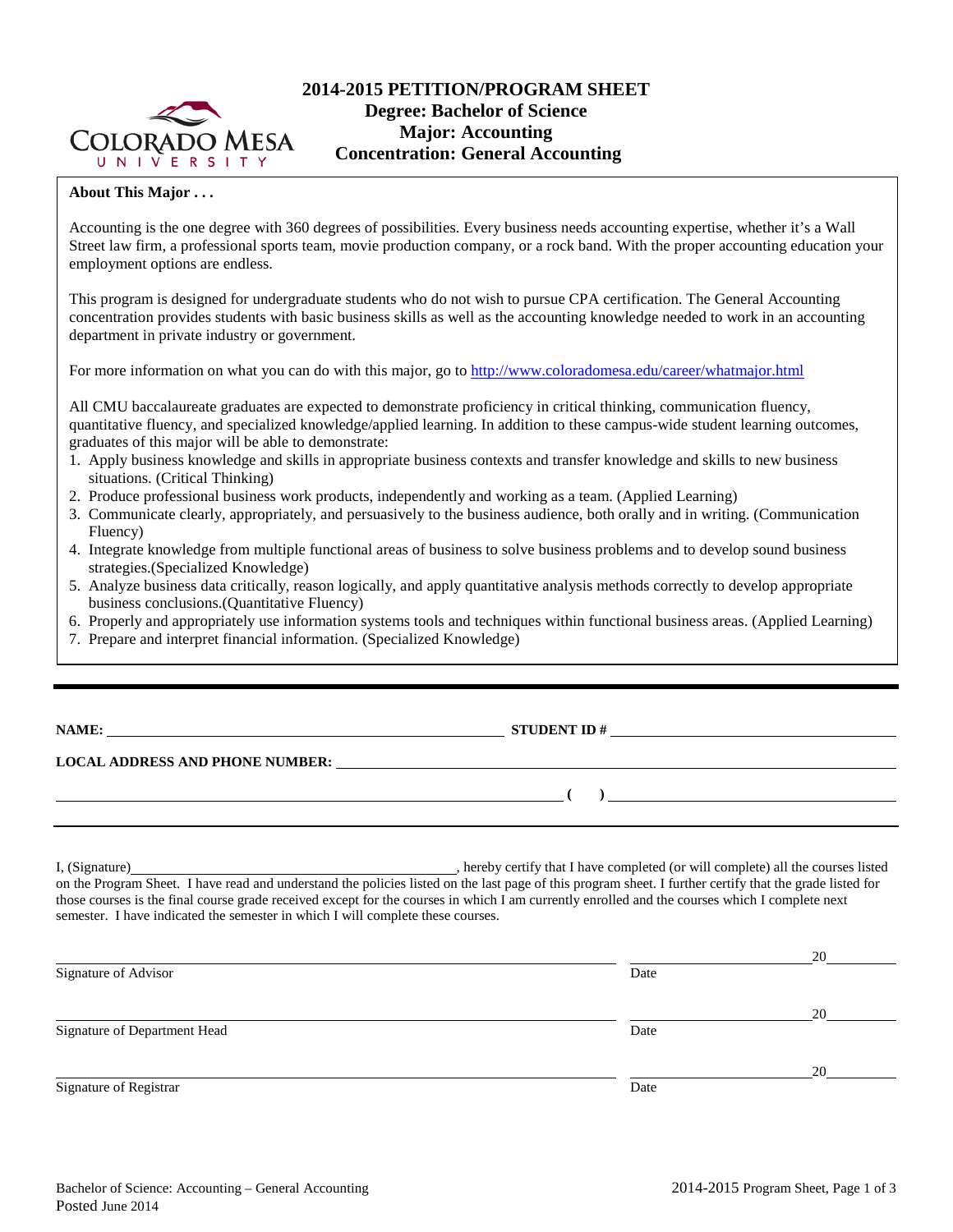#### **Students should work closely with a faculty advisor when selecting and scheduling courses prior to registration.**

Degree Requirements:

- 120 semester hours total (Students must complete a minimum of 30 of the last 60 hours of credit at CMU, with at least 15 semester hours in major discipline courses numbered 300 or higher).
- 40 upper division credits (A minimum of 15 taken at the 300-400 course levels within the major at CMU).
- 2.00 cumulative GPA or higher in all CMU coursework
- No grade less than C for all courses in the major.
- Pre-collegiate courses (usually numbered below 100) cannot be used for graduation.
- When filling out the program sheet a course can be used only once.
- A student must follow the CMU graduation requirements either from 1) the program sheet for the major in effect at the time the student officially declares a major; or 2) a program sheet for the major approved for a year subsequent to the year during which the student officially declares the major and is approved for the student by the department head. Because a program may have requirements specific to the degree, the student should check with the faculty advisor for additional criteria. It is the student's responsibility to be aware of, and follow, all requirements for the degree being pursued. Any exceptions or substitutions must be approved by the student's faculty advisor and Department Head.
- See the "Undergraduate Graduation Requirements" in the catalog for additional graduation information.

**GENERAL EDUCATION REQUIREMENTS** (31 semester hours) See the current catalog for a list of courses that fulfill the requirements below. If a course is on the general education list of options and a requirement for your major, you must use it to fulfill the major requirement and make a different selection within the general education requirement.

|                                                           |                                                                                | .cuuncinciito       |                                                                           |   |                                                                                                                                                                                                                                      |  |
|-----------------------------------------------------------|--------------------------------------------------------------------------------|---------------------|---------------------------------------------------------------------------|---|--------------------------------------------------------------------------------------------------------------------------------------------------------------------------------------------------------------------------------------|--|
| Course No Title                                           | Sem.hrs Grade Term/Trns                                                        |                     | <b>Accounting Core</b> (31 semester hours)                                |   |                                                                                                                                                                                                                                      |  |
|                                                           |                                                                                | ACCT 321            | Intermediate Accounting I                                                 | 5 |                                                                                                                                                                                                                                      |  |
|                                                           | <b>English</b> (6 semester hours, must receive a grade of "C" or better and    | ACCT <sub>322</sub> | Intermediate Accounting II                                                | 4 | $\overline{\phantom{a}}$ and $\overline{\phantom{a}}$                                                                                                                                                                                |  |
|                                                           | must be completed by the time the student has 60 semester hours.)              | ACCT 331            | <b>Cost Accounting</b>                                                    | 3 | <u> 1989 - Andrea Sta</u>                                                                                                                                                                                                            |  |
| <b>ENGL 111 English Composition</b>                       | 3                                                                              | ACCT 360            | Professional Preparation I                                                | 1 |                                                                                                                                                                                                                                      |  |
| <b>ENGL 112 English Composition</b>                       | 3                                                                              | ACCT 392            | <b>Accounting Info Systems</b>                                            | 3 | $\overline{\phantom{a}}$ and $\overline{\phantom{a}}$                                                                                                                                                                                |  |
|                                                           |                                                                                | ACCT <sub>401</sub> | Governmental Accounting                                                   | 3 |                                                                                                                                                                                                                                      |  |
|                                                           |                                                                                | <b>BUGB 349</b>     | Legal Environment of Business                                             |   |                                                                                                                                                                                                                                      |  |
|                                                           | <b>Math:</b> (3 semester hours, must receive a grade of "C" or better, must be | <b>OR BUGB</b>      | 351 Business Law I                                                        | 3 |                                                                                                                                                                                                                                      |  |
| completed by the time the student has 60 semester hours.) |                                                                                | <b>FINA 301</b>     | Managerial Finance                                                        | 3 | <u> 1989 - Andrea Station Books and the Books and the Books and the Books and the Books and the Books and the Books and the Books and the Books and the Books and the Books and the Books and the Books and the Books and the Bo</u> |  |
| MATH 113 College Algebra                                  | $4*$                                                                           | <b>MANG 410</b>     | <b>Effective Workplace Comm</b>                                           | 3 |                                                                                                                                                                                                                                      |  |
|                                                           | *3 credits apply to the General Ed requirements and 1 credit applies to        | <b>MARK 231</b>     | Principles of Marketing                                                   | 3 |                                                                                                                                                                                                                                      |  |
| elective credit.                                          |                                                                                |                     |                                                                           |   |                                                                                                                                                                                                                                      |  |
|                                                           |                                                                                |                     | <b>Concentration Courses</b> (21 semester hours)                          |   |                                                                                                                                                                                                                                      |  |
| <b>Humanities</b> (3 semester hours)                      |                                                                                |                     | Accounting courses (9 semester hours selected from the list on page 3.)   |   |                                                                                                                                                                                                                                      |  |
|                                                           |                                                                                |                     |                                                                           |   |                                                                                                                                                                                                                                      |  |
|                                                           |                                                                                |                     |                                                                           |   |                                                                                                                                                                                                                                      |  |
| Social and Behavioral Sciences (6 semester hours)         |                                                                                |                     |                                                                           |   |                                                                                                                                                                                                                                      |  |
|                                                           |                                                                                |                     | Business courses (12 semester hours selected from upper division          |   |                                                                                                                                                                                                                                      |  |
|                                                           |                                                                                |                     | courses with the prefix of BUGB, CISB, ECON, FINA, MANG, or               |   |                                                                                                                                                                                                                                      |  |
|                                                           | Natural Sciences (7 semester hours, one course must include a lab)             | MARK.)              |                                                                           |   |                                                                                                                                                                                                                                      |  |
|                                                           |                                                                                |                     | MANG 491 Business Strategy                                                | 3 |                                                                                                                                                                                                                                      |  |
|                                                           | <u> 1980 - Jan James James, martin amerikan (h. 1980).</u>                     |                     |                                                                           |   |                                                                                                                                                                                                                                      |  |
|                                                           | ___ __L ____________________ _____ _____ _____                                 |                     |                                                                           |   |                                                                                                                                                                                                                                      |  |
|                                                           |                                                                                |                     |                                                                           |   |                                                                                                                                                                                                                                      |  |
| <b>History</b> (3 semester hours)                         |                                                                                |                     |                                                                           |   |                                                                                                                                                                                                                                      |  |
| <b>HIST</b>                                               |                                                                                |                     | <b>ELECTIVES</b> (All college level courses appearing on your final       |   |                                                                                                                                                                                                                                      |  |
|                                                           |                                                                                |                     | transcript, not listed above that will bring your total semester hours to |   |                                                                                                                                                                                                                                      |  |
| <b>Fine Arts</b> (3 semester hours)                       |                                                                                |                     | 120 hours.) (4 semester hours)                                            |   |                                                                                                                                                                                                                                      |  |
|                                                           |                                                                                |                     | *MATH 113 College Algebra                                                 |   |                                                                                                                                                                                                                                      |  |
|                                                           |                                                                                |                     |                                                                           |   |                                                                                                                                                                                                                                      |  |
|                                                           |                                                                                |                     |                                                                           |   |                                                                                                                                                                                                                                      |  |

| KINA 1                                    |  |  |
|-------------------------------------------|--|--|
| <b>Applied Studies (3 semester hours)</b> |  |  |

**FOUNDATION COURSES** (27 semester hours) These courses, plus Gen Ed English & Math requirements, must be completed within the student's first 60 hours.

\_\_\_\_\_\_ \_\_\_\_ \_\_\_\_\_\_\_\_\_\_\_\_\_\_\_\_\_\_\_\_\_\_\_\_ \_\_\_\_ \_\_\_\_\_ \_\_\_\_\_\_\_\_

Course No Title Sem.hrs Grade Term/Trns

**OTHER LOWER DIVISION REQUIREMENTS** (6 semester hours)

| ACCT 201           | Principles of Financial Acctg     | 3             |  |
|--------------------|-----------------------------------|---------------|--|
| ACCT 202           | Principles of Managerial Acctg 3  |               |  |
| <b>BUGB 211</b>    | <b>Business Communications</b>    |               |  |
| <b>CISB 205</b>    | <b>Advanced Business Software</b> | 3             |  |
| <b>CISB 210</b>    | Fundamentals of Info Systems 3    |               |  |
| <b>CISB 241</b>    | Intro to Business Analysis        |               |  |
| <b>OR STAT 200</b> | Probability and Statistics 3      |               |  |
| ECON 201           | Principles of Macroeconomics      | $\mathcal{R}$ |  |
| ECON 202           | Principles of Microeconomics      | 3             |  |
| MANG 201           | Principles of Management          | 3             |  |
|                    |                                   |               |  |

### **ACCOUNTING – GENERAL ACCOUNTING**

**Major Requirements** (52 semester hours) Must pass all courses with a grade of "C" or higher. To continue in the program and eventually graduate as public accounting majors a student must earn, within no more than three attempts, at least a grade of "C" in the major requirements

**Kinesiology** (3 semester hours)

KINE 100 Health and Wellness 1 \_\_\_\_\_ \_\_\_\_\_\_\_\_ KINA 1\_\_\_\_ \_\_\_\_\_\_\_\_\_\_\_\_\_\_\_\_\_\_\_\_\_\_\_\_ 1 \_\_\_\_\_ \_\_\_\_\_\_\_\_

|                | $\frac{1}{2}$ core (31 semester hours) |   |  |
|----------------|----------------------------------------|---|--|
| ACCT 321       | Intermediate Accounting I              | 5 |  |
| ACCT 322       | Intermediate Accounting II             | 4 |  |
| ACCT 331       | <b>Cost Accounting</b>                 |   |  |
| ACCT 360       | Professional Preparation I             |   |  |
| ACCT 392       | Accounting Info Systems                |   |  |
| ACCT 401       | Governmental Accounting                |   |  |
| BUGB 349       | Legal Environment of Business          |   |  |
| <b>OR BUGB</b> | 351 Business Law I                     | 3 |  |
| FINA 301       | <b>Managerial Finance</b>              | 3 |  |
| MANG 410       | <b>Effective Workplace Comm</b>        | 3 |  |
| MARK 231       | Principles of Marketing                |   |  |
|                |                                        |   |  |

#### **Concerted Cours** (2015)